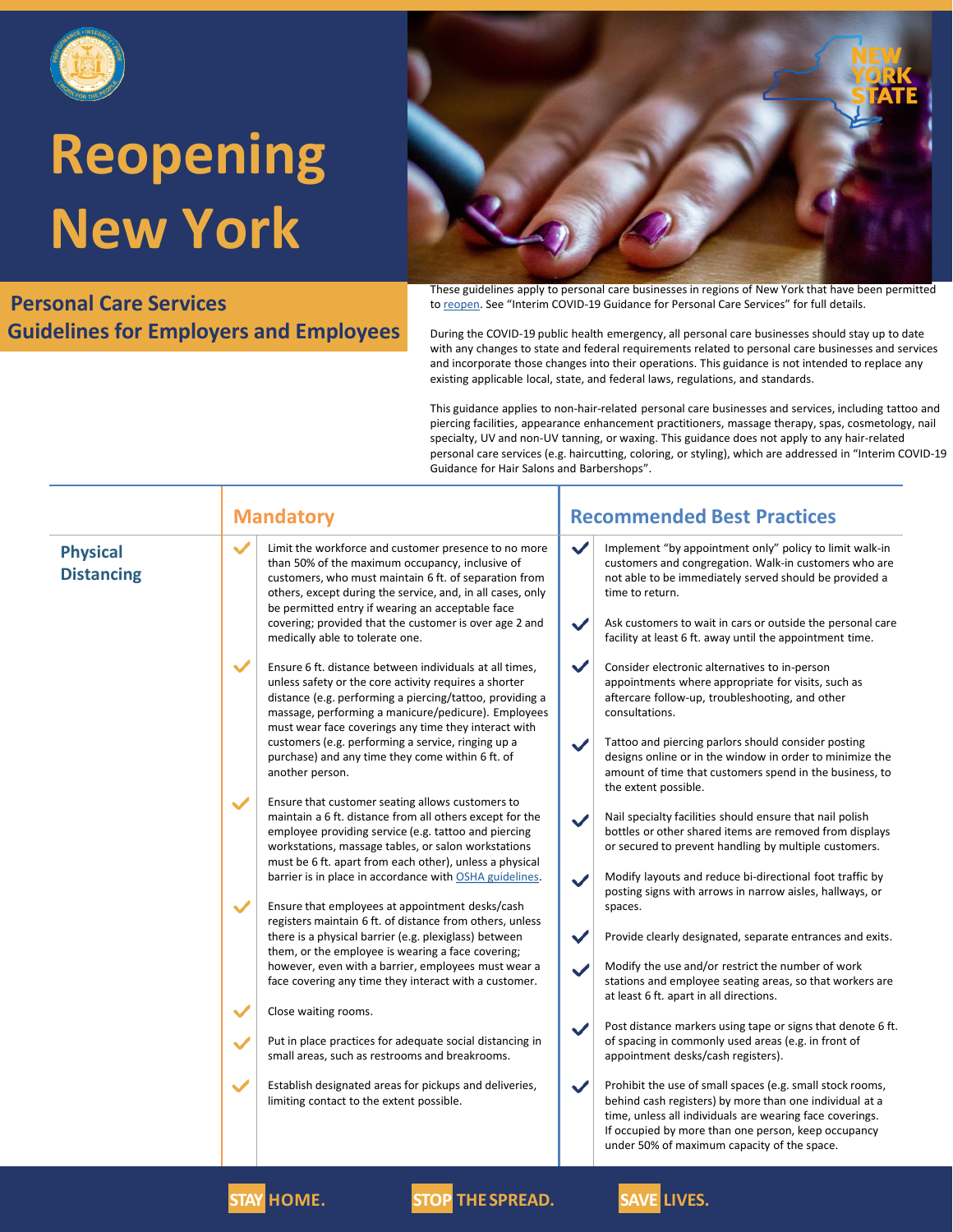

#### **Personal Care Services Guidelines for Employers and Employees**



These guidelines apply to personal care businesses in regions of New York that have been permitted to [reopen](https://forward.ny.gov/). See "Interim COVID-19 Guidance for Personal Care Services" for full details.

During the COVID-19 public health emergency, all personal care businesses should stay up to date with any changes to state and federal requirements related to personal care businesses and services and incorporate those changes into their operations. This guidance is not intended to replace any existing applicable local, state, and federal laws, regulations, and standards.

This guidance applies to non-hair-related personal care businesses and services, including tattoo and piercing facilities, appearance enhancement practitioners, massage therapy, spas, cosmetology, nail specialty, UV and non-UV tanning, or waxing. This guidance does not apply to any hair-related personal care services (e.g. haircutting, coloring, or styling), which are addressed in "Interim COVID-19 Guidance for Hair Salons and Barbershops".

| <b>Workplace Activity</b> |  |
|---------------------------|--|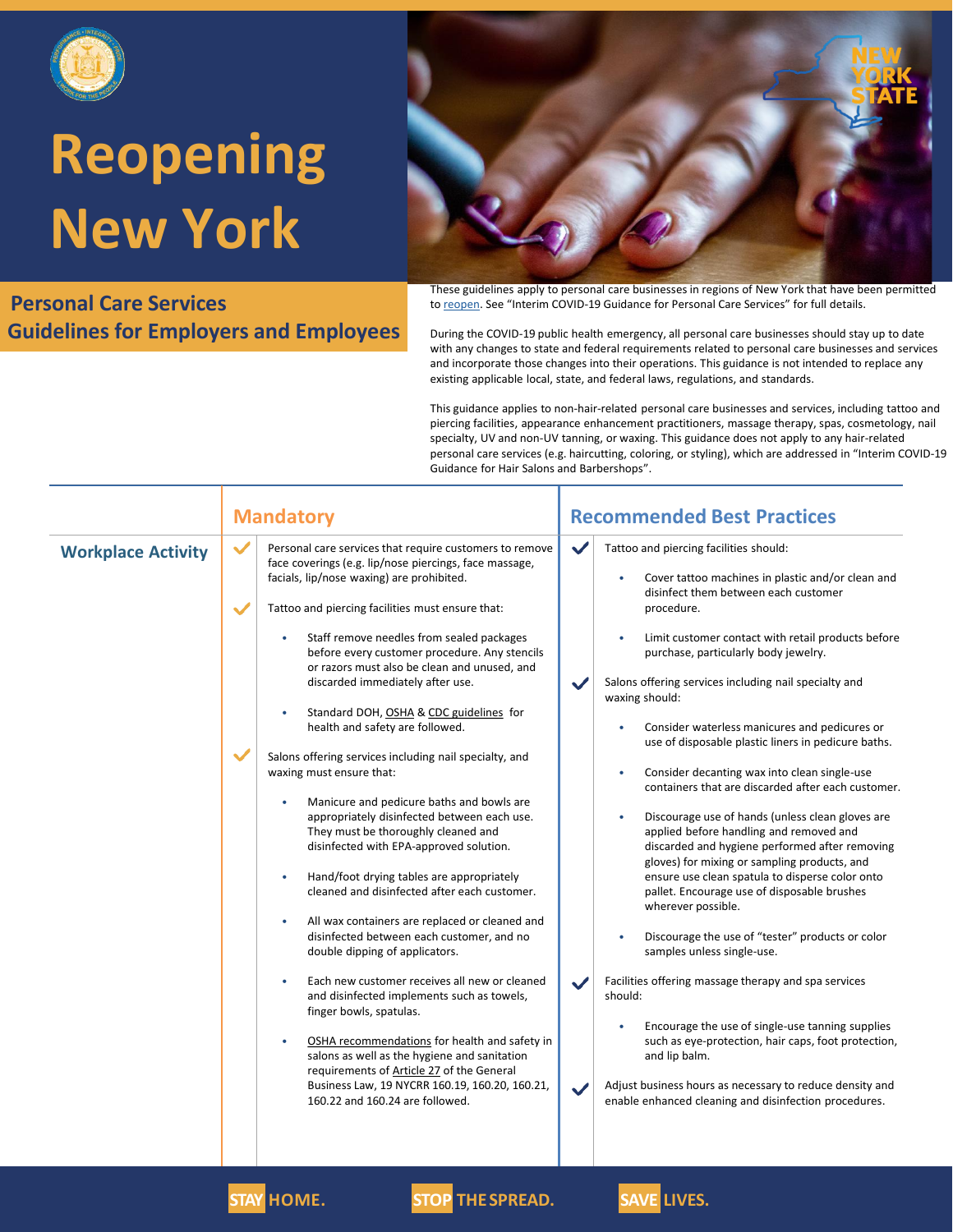

#### **Personal Care Services Guidelines for Employers and Employees**



These guidelines apply to personal care businesses in regions of New York that have been permitted to [reopen](https://forward.ny.gov/). See "Interim COVID-19 Guidance for Personal Care Services" for full details.

During the COVID-19 public health emergency, all personal care businesses should stay up to date with any changes to state and federal requirements related to personal care businesses and services and incorporate those changes into their operations. This guidance is not intended to replace any existing applicable local, state, and federal laws, regulations, and standards.

This guidance applies to non-hair-related personal care businesses and services, including tattoo and piercing facilities, appearance enhancement practitioners, massage therapy, spas, cosmetology, nail specialty, UV and non-UV tanning, or waxing. This guidance does not apply to any hair-related personal care services (e.g. haircutting, coloring, or styling), which are addressed in "Interim COVID-19 Guidance for Hair Salons and Barbershops".

| <b>Mandatory</b>          |                                                                                                                                                                                                                                                                                                                                                                                                                                                                                                                                                                                                                                                                                                                                                                                                                                                                                                                                                                                                                                                                                                                        | <b>Recommended Best Practices</b>                                                                                                                                                                                                                                                                                                                     |  |  |
|---------------------------|------------------------------------------------------------------------------------------------------------------------------------------------------------------------------------------------------------------------------------------------------------------------------------------------------------------------------------------------------------------------------------------------------------------------------------------------------------------------------------------------------------------------------------------------------------------------------------------------------------------------------------------------------------------------------------------------------------------------------------------------------------------------------------------------------------------------------------------------------------------------------------------------------------------------------------------------------------------------------------------------------------------------------------------------------------------------------------------------------------------------|-------------------------------------------------------------------------------------------------------------------------------------------------------------------------------------------------------------------------------------------------------------------------------------------------------------------------------------------------------|--|--|
| <b>Workplace Activity</b> | $\checkmark$<br>Facilities offering massage therapy and spa services<br>must:<br>Provide accommodations for clean and<br>٠<br>disinfected face coverings during massage in<br>prone position (e.g. cotton pillowcase draped in<br>face cradle) or avoid such positions altogether.<br>Employees may perform massages on<br>customers in prone positions if the employee is<br>equipped with both a face covering and face<br>shield or eye protection. Ensure that customers<br>don face covering when switching from prone to<br>side or supine position.<br>Ensure that all linens are changed between<br>$\bullet$<br>clients and laundered appropriately and that<br>they are stored in appropriate containers<br>between use.<br>Close saunas, steam rooms, or any other<br>$\bullet$<br>services that take place in enclosed spaces<br>where it is inherently difficult to maintain social<br>distancing and/or unsafe to wear an<br>appropriate face covering.<br>Clean and disinfect all tanning beds and booths<br>between each use.<br>Abide by any DOH guidance governing dining/beverage<br>service areas. | $\checkmark$<br>Discourage any use of spray bottles in the facility to<br>minimize the generation of potentially contagious<br>aerosols.<br>$\checkmark$<br>Eliminate or relax cancellation fees to encourage<br>customers to stay home if they become sick.<br>Encourage customers to use touchless payment options or<br>$\checkmark$<br>pay ahead. |  |  |



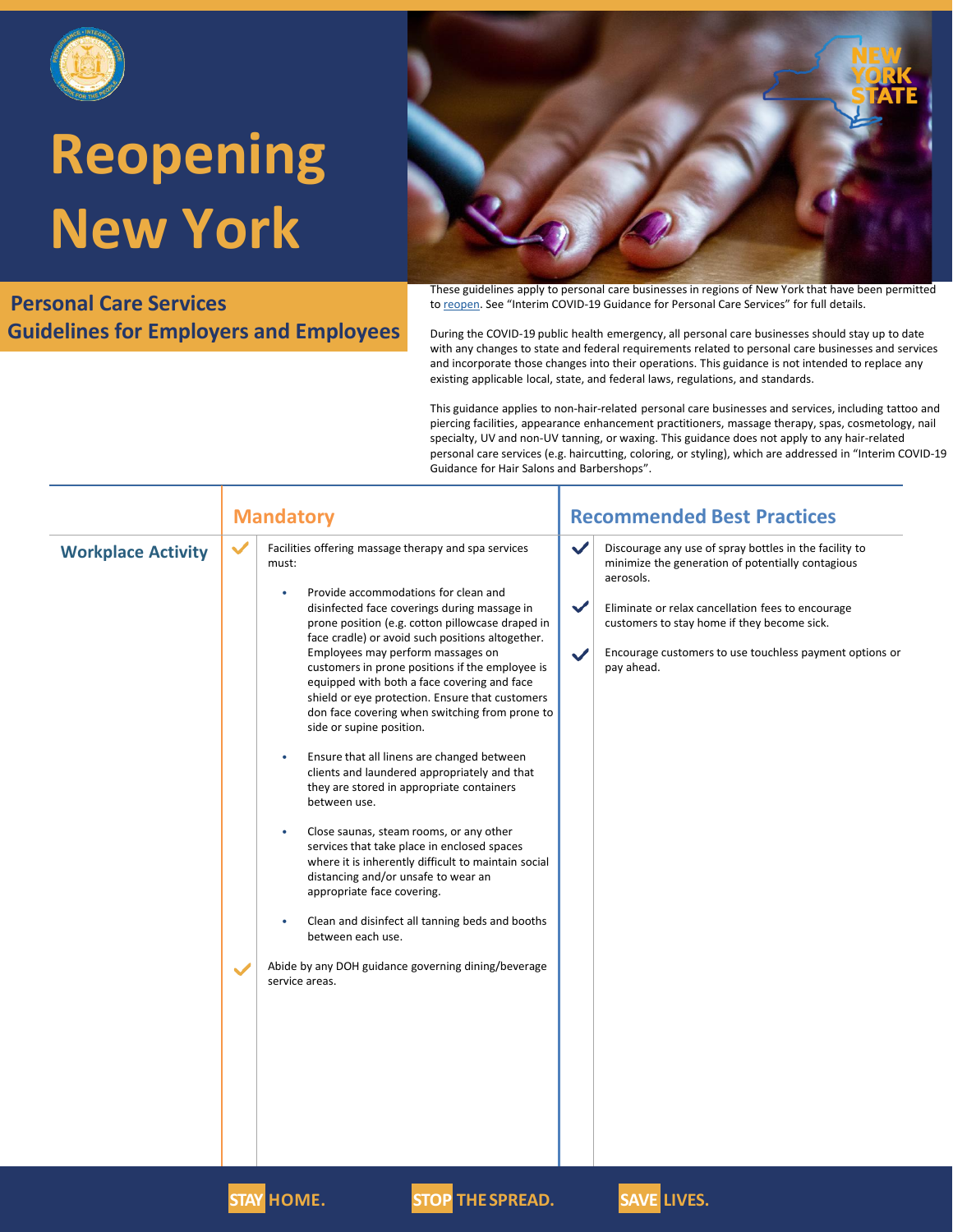

#### **Personal Care Services Guidelines for Employers and Employees**



These guidelines apply to personal care businesses in regions of New York that have been permitted to [reopen](https://forward.ny.gov/). See "Interim COVID-19 Guidance for Personal Care Services" for full details.

During the COVID-19 public health emergency, all personal care businesses should stay up to date with any changes to state and federal requirements related to personal care businesses and services and incorporate those changes into their operations. This guidance is not intended to replace any existing applicable local, state, and federal laws, regulations, and standards.

This guidance applies to non-hair-related personal care businesses and services, including tattoo and piercing facilities, appearance enhancement practitioners, massage therapy, spas, cosmetology, nail specialty, UV and non-UV tanning, or waxing. This guidance does not apply to any hair-related personal care services (e.g. haircutting, coloring, or styling), which are addressed in "Interim COVID-19 Guidance for Hair Salons and Barbershops".

|                                       |              | <b>Mandatory</b>                                                                                                                                                                                                                                                                                                                                    |  | <b>Recommended Best Practices</b>                                                                                  |  |
|---------------------------------------|--------------|-----------------------------------------------------------------------------------------------------------------------------------------------------------------------------------------------------------------------------------------------------------------------------------------------------------------------------------------------------|--|--------------------------------------------------------------------------------------------------------------------|--|
| <b>Protective</b><br><b>Equipment</b> | $\checkmark$ | Customers must only be permitted entry into the facility<br>if they wear an acceptable face covering, provided that<br>the customer is over the age of 2 and able to medically<br>tolerate such a covering.                                                                                                                                         |  | $\checkmark$<br>Consider requiring employees to wear disposable gloves<br>where appropriate for the core activity. |  |
|                                       | $\checkmark$ | Provide employees with an acceptable face covering<br>and protective equipment at no-cost to the employee<br>and have an adequate supply of coverings in case of<br>need for replacement.                                                                                                                                                           |  |                                                                                                                    |  |
|                                       | $\checkmark$ | Employees must wear a face covering that completely<br>covers the nose and mouth and a face shield or safety<br>goggles when providing service directly to customers.                                                                                                                                                                               |  |                                                                                                                    |  |
|                                       | $\checkmark$ | Acceptable face coverings include but are not limited to<br>cloth (e.g. homemade sewn, quick cut, bandana),<br>surgical masks, N95 respirators, and face shields.                                                                                                                                                                                   |  |                                                                                                                    |  |
|                                       | $\checkmark$ | Employees must wear face coverings any time they<br>interact with customers, even if they are 6 ft. or more<br>apart.                                                                                                                                                                                                                               |  |                                                                                                                    |  |
|                                       | $\checkmark$ | Tattoo and piercing facilities must ensure that all<br>employees wear a surgical mask that completely covers<br>the nose and mouth, eye protection (goggles and/or<br>face shield), and disposable gloves when providing<br>service directly to/on customers.                                                                                       |  |                                                                                                                    |  |
|                                       | $\checkmark$ | Face coverings must be cleaned and disinfected or<br>replaced after use or when damaged or soiled, may not<br>be shared, and should be properly stored or discarded.                                                                                                                                                                                |  |                                                                                                                    |  |
|                                       | $\checkmark$ | Limit the sharing of objects (e.g. tattoo machines, oils,<br>lubricants, brushes, nail files, clippers) and discourage<br>touching of shared surfaces; or, require workers to wear<br>gloves (trade-appropriate or medical) when in contact<br>with such objects/surfaces; or, require workers to<br>perform hand hygiene before and after contact. |  |                                                                                                                    |  |
|                                       | $\checkmark$ | Train staff on appropriate PPE donning and doffing<br>procedures. Refer to CDC guidance.                                                                                                                                                                                                                                                            |  |                                                                                                                    |  |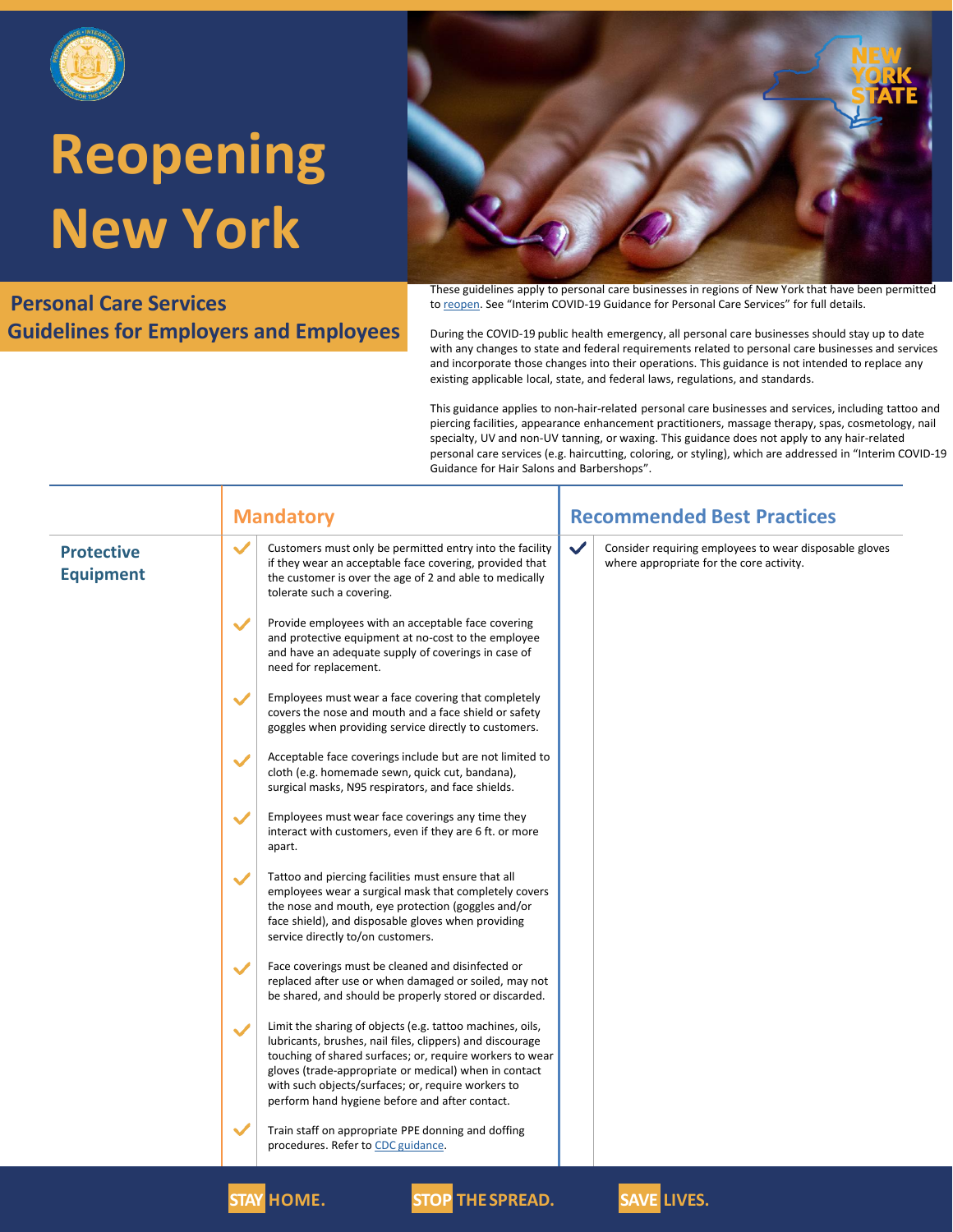

**Personal Care Services Guidelines for Employers and Employees**



These guidelines apply to personal care businesses in regions of New York that have been permitted to [reopen](https://forward.ny.gov/). See "Interim COVID-19 Guidance for Personal Care Services" for full details.

During the COVID-19 public health emergency, all personal care businesses should stay up to date with any changes to state and federal requirements related to personal care businesses and services and incorporate those changes into their operations. This guidance is not intended to replace any existing applicable local, state, and federal laws, regulations, and standards.

This guidance applies to non-hair-related personal care businesses and services, including tattoo and piercing facilities, appearance enhancement practitioners, massage therapy, spas, cosmetology, nail specialty, UV and non-UV tanning, or waxing. This guidance does not apply to any hair-related personal care services (e.g. haircutting, coloring, or styling), which are addressed in "Interim COVID-19 Guidance for Hair Salons and Barbershops".

| Hygiene, Cleaning,<br>and Disinfection | Adhere to hygiene, cleaning, and disinfection<br>$\checkmark$<br>requirements from the Centers for Disease Control and<br>Prevention (CDC) and Department of Health (DOH) and                                                                                                                                                                                                                                                                                                                                                                                                                                                                             | Ensure that appropriate ventilation is provided for all side<br>$\checkmark$<br>rooms to increase air circulation. Refer to CDC guidance                                                                                                                                                                                                                                                                                                                                                                                 |
|----------------------------------------|-----------------------------------------------------------------------------------------------------------------------------------------------------------------------------------------------------------------------------------------------------------------------------------------------------------------------------------------------------------------------------------------------------------------------------------------------------------------------------------------------------------------------------------------------------------------------------------------------------------------------------------------------------------|--------------------------------------------------------------------------------------------------------------------------------------------------------------------------------------------------------------------------------------------------------------------------------------------------------------------------------------------------------------------------------------------------------------------------------------------------------------------------------------------------------------------------|
|                                        | maintain logs on site that document date, time, and<br>scope of cleaning and disinfection.<br>Provide and maintain hand hygiene stations, including<br>$\checkmark$<br>handwashing with soap, water, and paper towels, as<br>well as alcohol-based hand sanitizer with 60% or more<br>alcohol for areas where handwashing is not feasible.<br>Place hand sanitizer throughout the personal care<br>$\checkmark$<br>facility for use by employees and customers.<br>Ensure that employees wash hands for 20 seconds with<br>$\checkmark$<br>soap and water or use an alcohol-based hand sanitizer<br>before and after providing services to each customer. | on ventilation best practices.<br>$\checkmark$<br>Cover workstations and chairs in disposable coverings and<br>replacing with new unused coverings before each new<br>customer procedure or service.<br>$\checkmark$<br>Place signage near hand sanitizer stations indicating that<br>visibly soiled hands should be washed with soap and<br>water; hand sanitizer is not effective on visibly soiled<br>hands.<br>$\checkmark$<br>Place receptacles around the facility for disposal of soiled<br>items, including PPE. |
|                                        | Provide and encourage employees to use cleaning and<br>$\checkmark$<br>disinfection supplies before and after use of shared and<br>frequently touched surfaces, followed by hand hygiene.                                                                                                                                                                                                                                                                                                                                                                                                                                                                 |                                                                                                                                                                                                                                                                                                                                                                                                                                                                                                                          |
|                                        | Conduct regular cleaning and disinfection at least after<br>$\checkmark$<br>every shift, daily, or more frequently as needed, and<br>more frequent cleaning /disinfection of shared objects<br>and high risk areas.                                                                                                                                                                                                                                                                                                                                                                                                                                       |                                                                                                                                                                                                                                                                                                                                                                                                                                                                                                                          |
|                                        | Ensure that workstations (e.g. chairs, headrests, work<br>$\checkmark$<br>surfaces, massage tables) and reusable tools are<br>cleaned and disinfected between each customer.                                                                                                                                                                                                                                                                                                                                                                                                                                                                              |                                                                                                                                                                                                                                                                                                                                                                                                                                                                                                                          |
|                                        | Require that all non-disposable implements (e.g.<br>$\checkmark$<br>piercing guns, forceps/clamps, metal implements) are<br>appropriately cleaned and disinfected after each use.                                                                                                                                                                                                                                                                                                                                                                                                                                                                         |                                                                                                                                                                                                                                                                                                                                                                                                                                                                                                                          |
|                                        | $\checkmark$<br>For cleaning and disinfection, refer to Department of<br>Environmental Conservation (DEC) products identified<br>by the Environmental Protection Agency (EPA) as<br>effective against COVID-19. Tanning facilities may refer<br>to DOH guidelines when choosing appropriate<br>disinfectants.                                                                                                                                                                                                                                                                                                                                             |                                                                                                                                                                                                                                                                                                                                                                                                                                                                                                                          |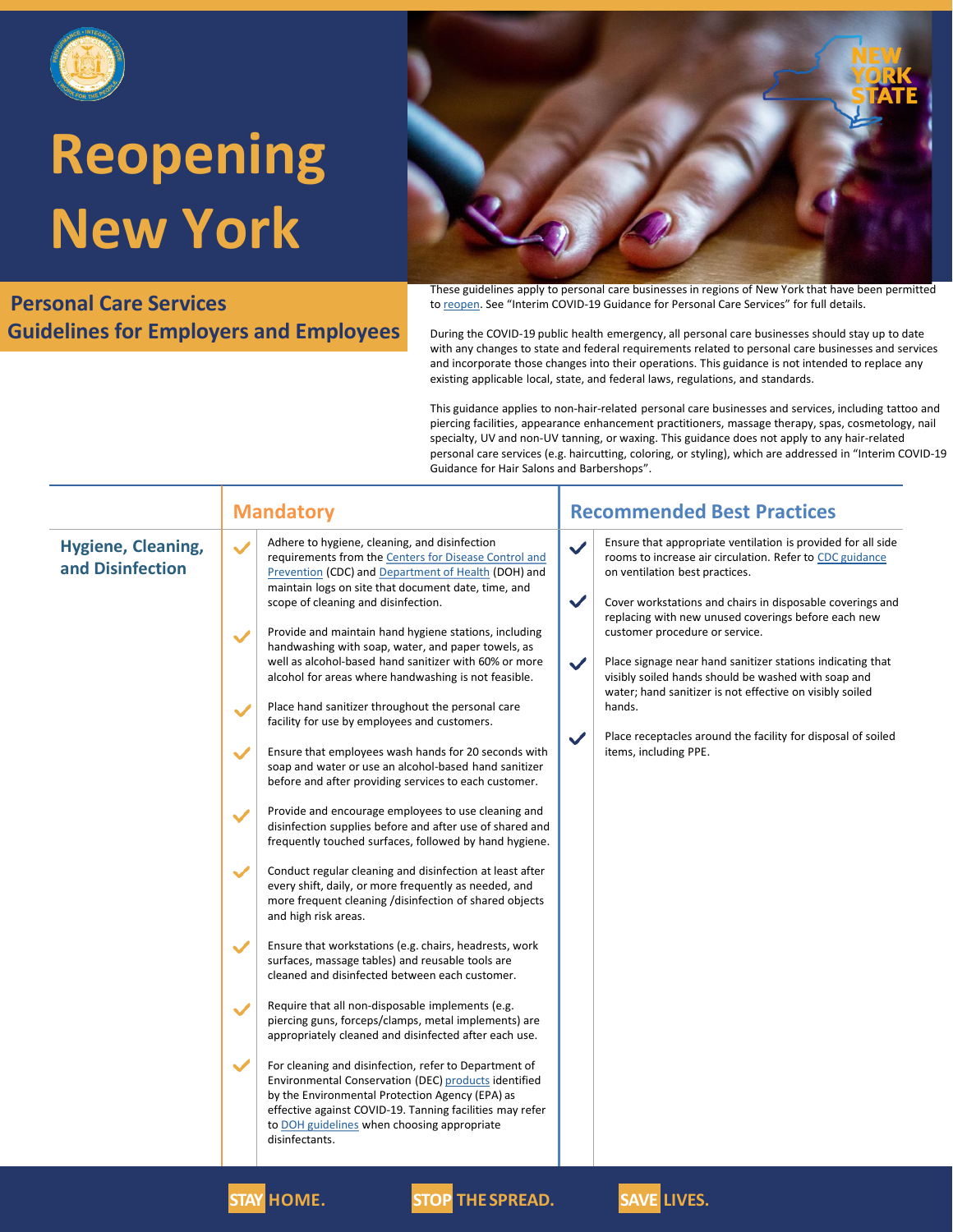

**Personal Care Services Guidelines for Employers and Employees**



These guidelines apply to personal care businesses in regions of New York that have been permitted to [reopen](https://forward.ny.gov/). See "Interim COVID-19 Guidance for Personal Care Services" for full details.

During the COVID-19 public health emergency, all personal care businesses should stay up to date with any changes to state and federal requirements related to personal care businesses and services and incorporate those changes into their operations. This guidance is not intended to replace any existing applicable local, state, and federal laws, regulations, and standards.

This guidance applies to non-hair-related personal care businesses and services, including tattoo and piercing facilities, appearance enhancement practitioners, massage therapy, spas, cosmetology, nail specialty, UV and non-UV tanning, or waxing. This guidance does not apply to any hair-related personal care services (e.g. haircutting, coloring, or styling), which are addressed in "Interim COVID-19 Guidance for Hair Salons and Barbershops".

|                                                           | <b>Mandatory</b>                                                                                                                                                                                                                                                                                                                                                                                                                                                                                                                                                                                                                                                                                                                                                                                                                                                                                                                                                                                                         | <b>Recommended Best Practices</b>                                                                                                                                                                                                                                                                                                                                                                                                                                                                                                                                                                                                                                                                                                                                                                                                                                                                                                                                                                                                                        |  |
|-----------------------------------------------------------|--------------------------------------------------------------------------------------------------------------------------------------------------------------------------------------------------------------------------------------------------------------------------------------------------------------------------------------------------------------------------------------------------------------------------------------------------------------------------------------------------------------------------------------------------------------------------------------------------------------------------------------------------------------------------------------------------------------------------------------------------------------------------------------------------------------------------------------------------------------------------------------------------------------------------------------------------------------------------------------------------------------------------|----------------------------------------------------------------------------------------------------------------------------------------------------------------------------------------------------------------------------------------------------------------------------------------------------------------------------------------------------------------------------------------------------------------------------------------------------------------------------------------------------------------------------------------------------------------------------------------------------------------------------------------------------------------------------------------------------------------------------------------------------------------------------------------------------------------------------------------------------------------------------------------------------------------------------------------------------------------------------------------------------------------------------------------------------------|--|
| <b>Hygiene, Cleaning,</b><br>and Disinfection<br>(cont'd) | Leave time between appointments for full workstation<br>$\checkmark$<br>cleaning and disinfection.<br>Provide for the cleaning and disinfection of exposed<br>$\checkmark$<br>areas in the event of a positive case of COVID-19,<br>including all heavy transit areas and high-touch<br>surfaces. Follow CDC guidelines on cleaning your facility<br>after a suspected or confirmed case.                                                                                                                                                                                                                                                                                                                                                                                                                                                                                                                                                                                                                                |                                                                                                                                                                                                                                                                                                                                                                                                                                                                                                                                                                                                                                                                                                                                                                                                                                                                                                                                                                                                                                                          |  |
| <b>Communication</b>                                      | Affirm you have reviewed and understand the state-<br>$\checkmark$<br>issued industry guidelines, and that you will implement<br>them.<br>Post signage inside and outside of the facility to remind<br>$\checkmark$<br>personnel and customers to adhere to proper hygiene,<br>social distancing rules, appropriate use of PPE, and<br>cleaning and disinfecting protocols.<br>Conspicuously post completed safety plans on site.<br>$\checkmark$                                                                                                                                                                                                                                                                                                                                                                                                                                                                                                                                                                        | Develop a communications plan that includes applicable<br>$\checkmark$<br>instructions, training, signage, and a consistent means to<br>provide licensed personnel with information. Consider<br>developing webpages, text and email groups, and social<br>media.                                                                                                                                                                                                                                                                                                                                                                                                                                                                                                                                                                                                                                                                                                                                                                                        |  |
| <b>Screening</b>                                          | Employees shall be tested for COVID-19 through a<br>$\checkmark$<br>diagnostic test every 14 days, so longa s the region in<br>which the personal care workplace is located remains in<br>Phase III of the State's reopening.<br>Implement mandatory health screening assessment<br>$\checkmark$<br>(e.g. questionnaire, temperature check) for employees<br>and, where practicable, vendors, but such screenings<br>shall not be mandated for customers and delivery<br>personnel.<br>At a minimum, screening must determine whether the<br>$\checkmark$<br>worker or vendor has had: (1) COVID-19 symptoms in<br>past 14 days, (2) positive COVID-19 test in past 14 days,<br>and/or (3) close contact with confirmed or suspected<br>COVID-19 case in past 14 days. Assessment responses<br>must be reviewed every day and such review must be<br>documented.<br>Designate a site safety monitor whose responsibilities<br>$\checkmark$<br>include continuous compliance with all aspects of the<br>site safety plan. | $\checkmark$<br>Ensure that employees performing services directly on/to<br>customers have been tested for COVID-19 through a<br>diagnostic test prior to the employee performing such<br>services.<br>Customers are strongly encouraged to inquire with the<br>$\checkmark$<br>employee providing services on/to them about whether<br>the employee has received testing.<br>Perform screening remotely (e.g. by telephone or<br>$\checkmark$<br>electronic survey), before people arrive, where possible.<br>Screeners should be trained by employer-identified<br>$\checkmark$<br>individuals familiar with CDC, DOH, and OSHA protocols<br>and wear appropriate PPE.<br>Maintain a log of every person, including employees and<br>$\checkmark$<br>visitors, who may have close or proximate contact with<br>other individuals at the work site or area such that all<br>contacts may be identified, traced and notified in the<br>event an individual is diagnosed with COVID-19; excluding<br>customers/deliveries performed with appropriate PPE. |  |